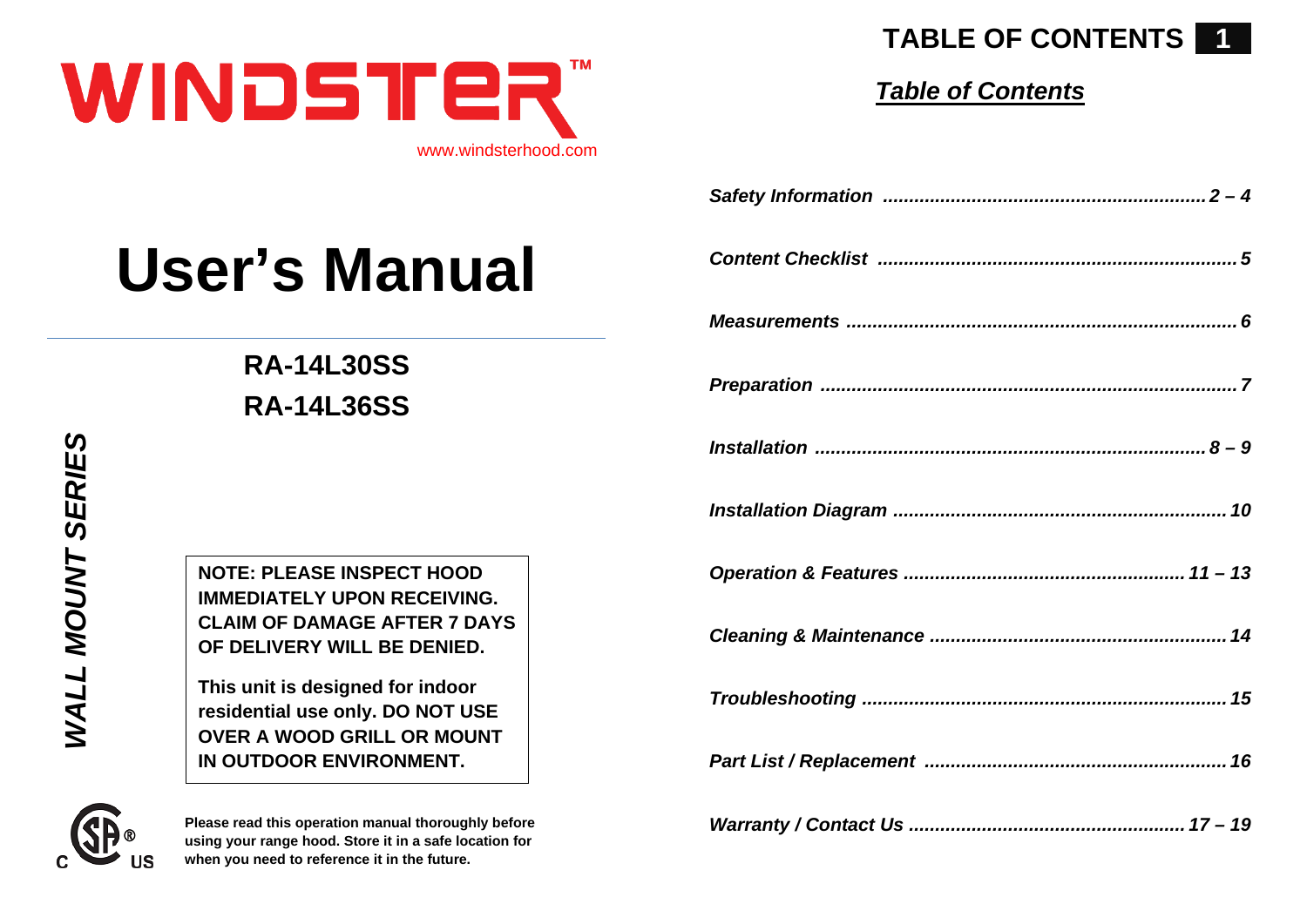**2 SAFETY INFORMATION** 

# *SAFETY INFORMATION*

# **TO REDUCE THE RISK OF A FIRE, ELECTRICAL SHOCK,**

#### **AND/OR INJURY OBSERVE THE FOLLOWING:**

- Unit is intended for indoor residential use only. If you should have questions, contact the manufacturer at the address or telephone number listed in the warranty.
- In case the unit should need to be cleaned or repaired, switch power off at service panel and lock service disconnecting means to prevent power from being switched on accidentally. When the service disconnecting means cannot be locked, securely fasten a prominent warning device, such as a tag, to the service panel.
- Installation work and electrical wiring must be done by a qualified technician in accordance with all applicable codes and standards, including fire-rated construction.
- Sufficient air is needed for proper combustion and exhausting of gases through the flue (chimney) of fuel burning equipment to prevent back drafting. Follow the heating equipment manufacturer's guideline and safety standards such as those published by the National Fire Protection Association (NFPA), and the American Society of Heating, Refrigeration and Air Conditioning Engineers (ASHRAE), and the local code authorities.
- Because the unit is made of stainless steel, it may contain sharp edges. Be careful to avoid cuts and abrasions by wearing protective gloves during installation and cleaning.
- Before you begin to cut or drill into the wall, verify that there is no electrical wiring or any other hidden electrical components.
- Ducted fans must always be vented to the outdoors.
- The unit must be properly grounded and installed at the recommended height before beginning operation.
- To reduce the risk of fire, use only metal ductwork.

# **CAUTION: FOR GENERAL VENTILATING USE ONLY. DO NOT USE TO EXHAUST HAZARDOUS OR EXPLOSIVE MATERIALS**

#### **AND VAPORS**.

# **SAFETY INFORMATION 3**

# **TO REDUCE THE RISK OF FIRE, OR ELECTRIC SHOCK, DO NOT**

#### **USE THIS FAN WITH ANY SOLID-STATE SPEED CONTROL DEVICE.**

- Regardless of heat level, never leave any surface materials unattended while operating an open flame.
- Always turn hood ON when cooking at high heat or when flambéing food (i.e. Crepes Suzette, Cherries Jubilee, Peppercorn Beef Flambé).
- Depending on amount of usage, clean ventilating fans and filters frequently. Grease should not be allowed to accumulate on fan or filter. For instructions on the how to clean, see maintenance page.
- Never leave surface units unattended at high settings. Boil-overs may cause smoking and greasy spillovers may ignite as result. Heat oils slowly on low or medium settings.
- Use proper pan size. Always use cookware appropriate for the size of the surface element.

# **TO REDUCE THE RISK OF INJURY TO PERSONS IN THE EVENT OF A RANGE TOP GREASE FIRE, OBSERVE THE**

#### **FOLLOWING:**

- SMOTHER FLAMES with a close-fitting lid, cookie sheet, or metal tray, then turn off the burner. BE CAREFUL TO PREVENT BURNS. If the flames do not go out immediately, EVACUATE AND CALL 911.
- NEVER PICK UP A FLAMING PAN —Doing so may result in serious burns and possibly spread the fire.
- DO NOT USE WATER Grease fire must be extinguished before further action may be taken. Using water will agitate the grease and may cause a violent steam explosion.
- Use a Fire Extinguisher ONLY if:
	- \* You know you have a Class ABC extinguisher, and you already know how to operate it.
	- $\div$  The fire is small and contained in the area where it started.
	- $\div$  The fire department is being called.
	- \* You are able to safely control the fire with your back to an open exit. \*

Based on "Kitchen Fire safety Tips" published by NFPA.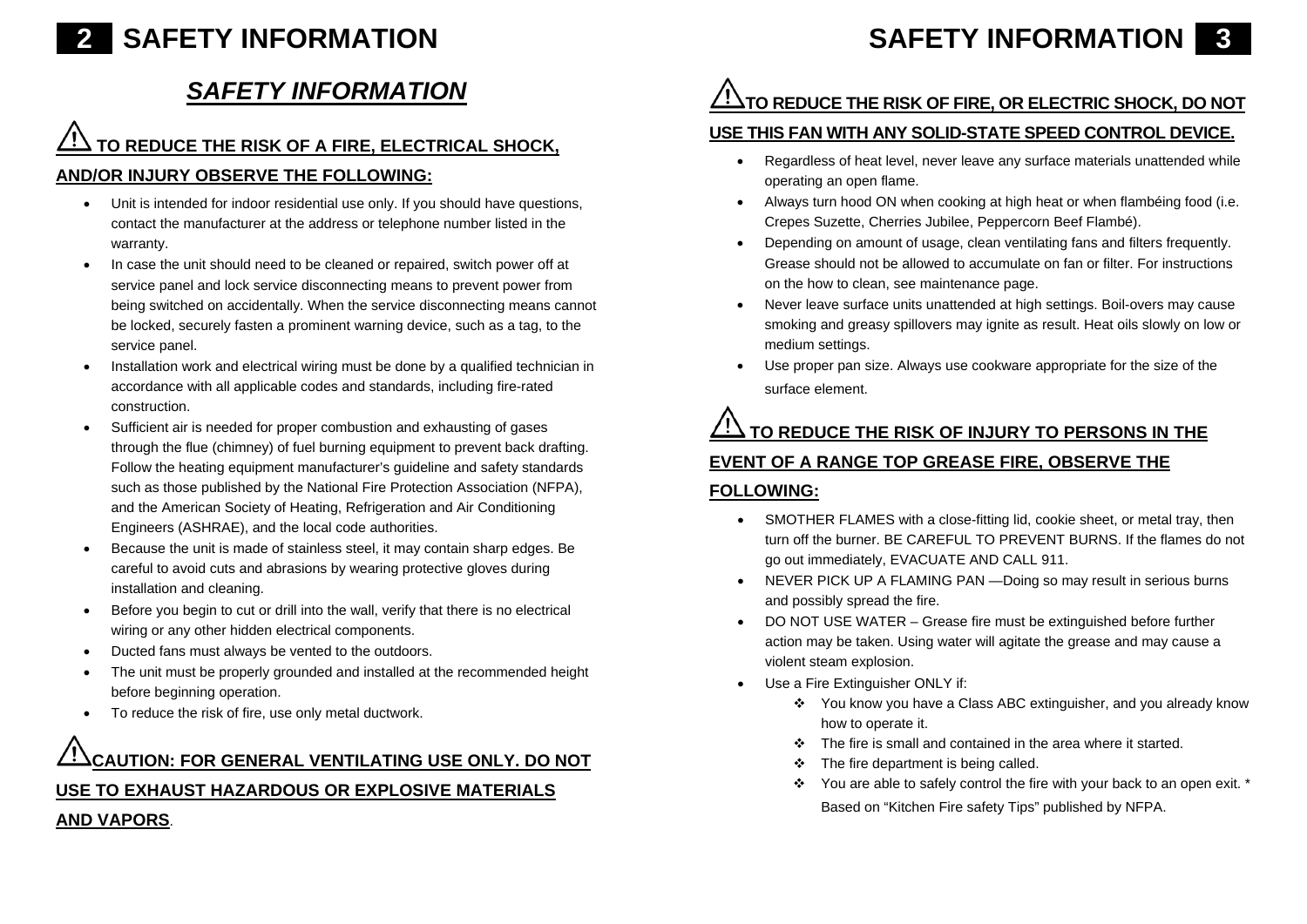# **SAFETY INFORMATION 4**

# **PROP. 65 WARNING FOR CALIFORNIA RESIDENTS:**

• This product may contain chemicals known to the State of California to cause cancer, birth defects, or other reproductive harm.



# *CONTENT CHECKLIST*

### **1. CONTENTS INCLUDED**

- a. (1) RA-14L series (30" or 36") hood assembly
- b.  $(1)$  Lower duct cover  $(14-1/4")$
- c. (1) Upper duct cover (15-1/4") with bracket
- d. (1) User's manual
- e.  $(1)$  6" 7" transition collar
- f. (2) Aluminum filters (30" model only)
- g. (3) Aluminum filters (36" model only)
- h. (1) Screw packet
- i. (1) Light Fixture Tool

## **2. CONTENTS NOT INCLUDED**

- a. RA-14LEXTDC (Extension duct cover)
- b. RA-14LDK (Ductless kit)
- c. RA-14LCFMR (CFM reducer)
- d. 6" / 7" Aluminum or metal piping

## **3. TOOLS REQUIRED (NOT INCLUDED)**

- a. Safety gloves
- b. Safety glasses
- c. Electric drill w/ starter bit
- d. Utility knife
- e. Spirit level
- f. Measuring tape
- g. Writing instrument (pen, marker, pencil)
- h. Aluminum tape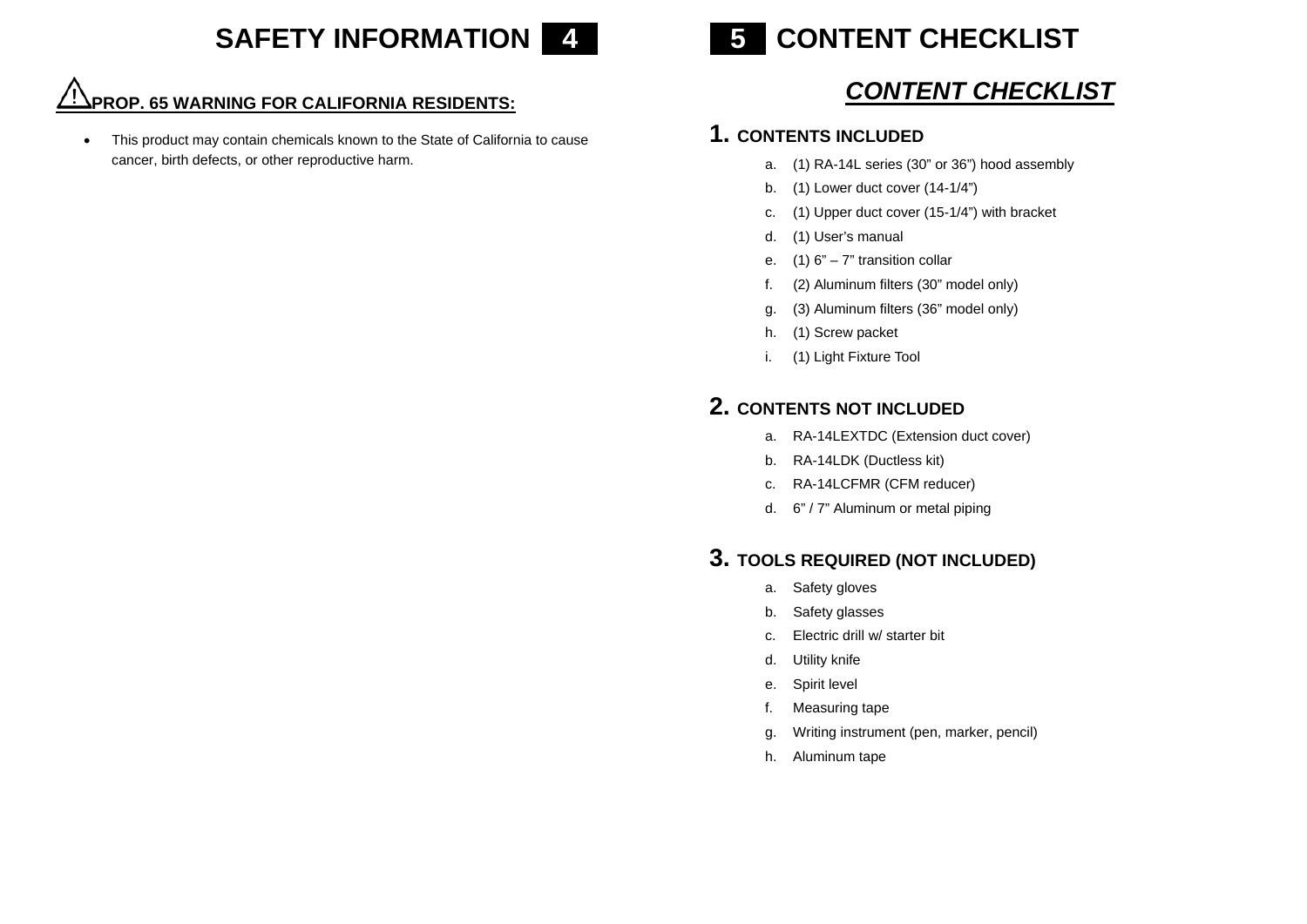# **MEASUREMENTS**







## *PREPARATION*

### **1. BEFORE YOU START**

**\*\*BE SURE YOUR UNIT WILL FIT YOUR CEILING HEIGHT\*\* \*\*DO NOT INSTALL IF DAMAGED\*\*** 

#### **\*\*RETURN OR EXCHANGE WILL BE DENIED IF INSTALLED\*\***

- a. Be sure you have all the content of your purchase and required tools for this installation.
- b. Installation may take at least 1 to 2 hours from start to finish.
- c. Plan to use as few elbows or turns as possible for more efficient air flow.
- d. Collar size may need to be increased if utilizing a long duct run.
- e. At least 12" of vertical duct is required before any turn.
- f. Do not try to install this unit by yourself, SERIOUS INJURY MAY OCCUR.
- g. At least two people are needed for installation.
- h. Hiring a certified installer and electrician is recommended.

## **2. LOCATION**

- a. Determine the exact location where you want to install the range hood.
- b. Distance between cooktop and range hood should be between 27"-33".
- c. Range hood should be mounted at stated measurements to ensure performance and lifespan of electrical components.
- d. Correctly measure the dimension needed to install the unit.

## **3. HOOD**

- a. Inspect for any sign of defect or damage. (ie. scratches, dents, loose seams, etc.)
- b. Power up the unit to make sure it is working properly.
- c. Remove the protective file on the aluminum filters.

## **Use Fig. 1a and 1b on page 5 for measurements**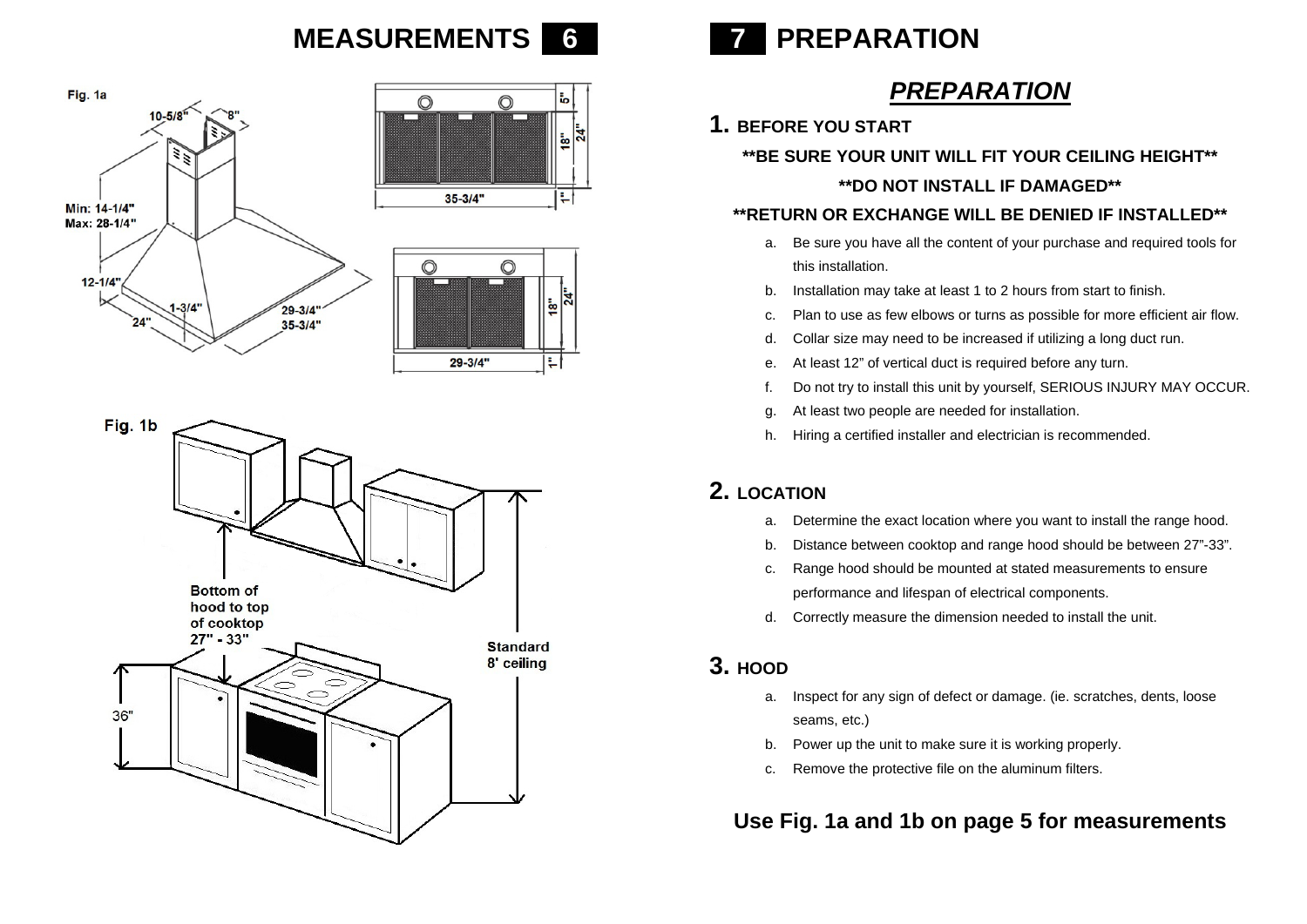# **INSTALLATION 8**

## *INSTALLATION*

#### **1. WALL MOUNT INSTALLATION**

- a. Make sure all preparation steps are completed.
- b. Determine your ceiling height to see if you need an extension.
	- i. Hood unit height  $= 12-1/4"$
	- ii. Duct cover height = **14-1/4"** (lower) + **15-1/4"** with bracket (upper)
	- iii. Minimum height (duct cover only) = **14-1/4"**
	- iv. Maximum height (duct cover only) = **28-1/4"**
	- v. (OPTIONAL) Extension duct cover height = **46-3/4"**
	- vi. Maximum height (duct cover with extension only) = **60"**
- c. Determine the location you want to install the range hood. **(Fig. 2a)**
- d. Prepare back wall frame with cross wood support.
- e. Mount the unit onto wall with mounting screws (not included)
- f. Adjust the duct cover mounting bracket to your desired height.
- g. Use a spirit level to ensure the balance of the hood is true.
- h. (OPTIONAL) Use the conversion collar for 7" ducting.
- Connect a 6" or 7" ducting to the collar of the hood.
- j. Connect the exhaust piping to the outlet of the unit. **(Fig. 2b)**
- k. Finish off by sealing the connection point with aluminum tape.
- l. Slide the duct cover into the unit and adjust its height. **(Fig. 2c)**
- m. Secure it with the (6) duct cover screws provided. **(Fig. 2d)**

#### **2. EXTENSION DUCT COVER INSTALLATION (OPTIONAL)**

- a. Replace the original upper duct cover piece with the extension.
- b. Determine the desired height to mount the duct cover.
- **c. REPEAT "STEP F M" of Section 1 WALL MOUNT INSTALLATION section.**



#### **3. COLD WEATHER INSTALLATION (OPTIONAL)**

- a. Check with your local building codes to see if a CFM reducer is an acceptable alternative to make-up air.
- b. Remove the RA-14LCFMR (CFM reducer) and inspect for any sign of defect or damage. (ie. Cracks, broken flips)
- **c. AFTER COMPLETING Step A G of Section 1 WALL MOUNT INSTALLATION**
- d. Place the CFM reducer onto the outlet of the unit and seal the connection point with aluminum tape. (Be sure it is secure with no opening or gaps)
- **e. REPEAT "STEP F M" of Section 1 WALL MOUNT INSTALLATION section.**

#### **4. DUCTLESS INSTALLATION (OPTIONAL)**

- **a. AFTER COMPLETING Step A G of Section 1 WALL MOUNT INSTALLATION.**
- b. Remove the RA-14LDK (ductless kit) and inspect for any sign of defect or damage. (ie. dents, broken inlet)
- c. Mount the ductless kit at the top of the ceiling using the screws provided.
- d. Be sure the duct cover vent opening aligns with the air diverter. **(Fig. 2e)**
- e. Connect a 6" or 7" ducting to the collar of the hood.
- f. Connect the exhaust pipe to the outlet of the unit. **(Fig. 2b)**
- g. Connect the exhaust pipe to the air diverter collar.
- **h. REPEAT "STEP K M" of Section 1 WALL MOUNT INSTALLATION section.**

## **Installation diagram available on next page**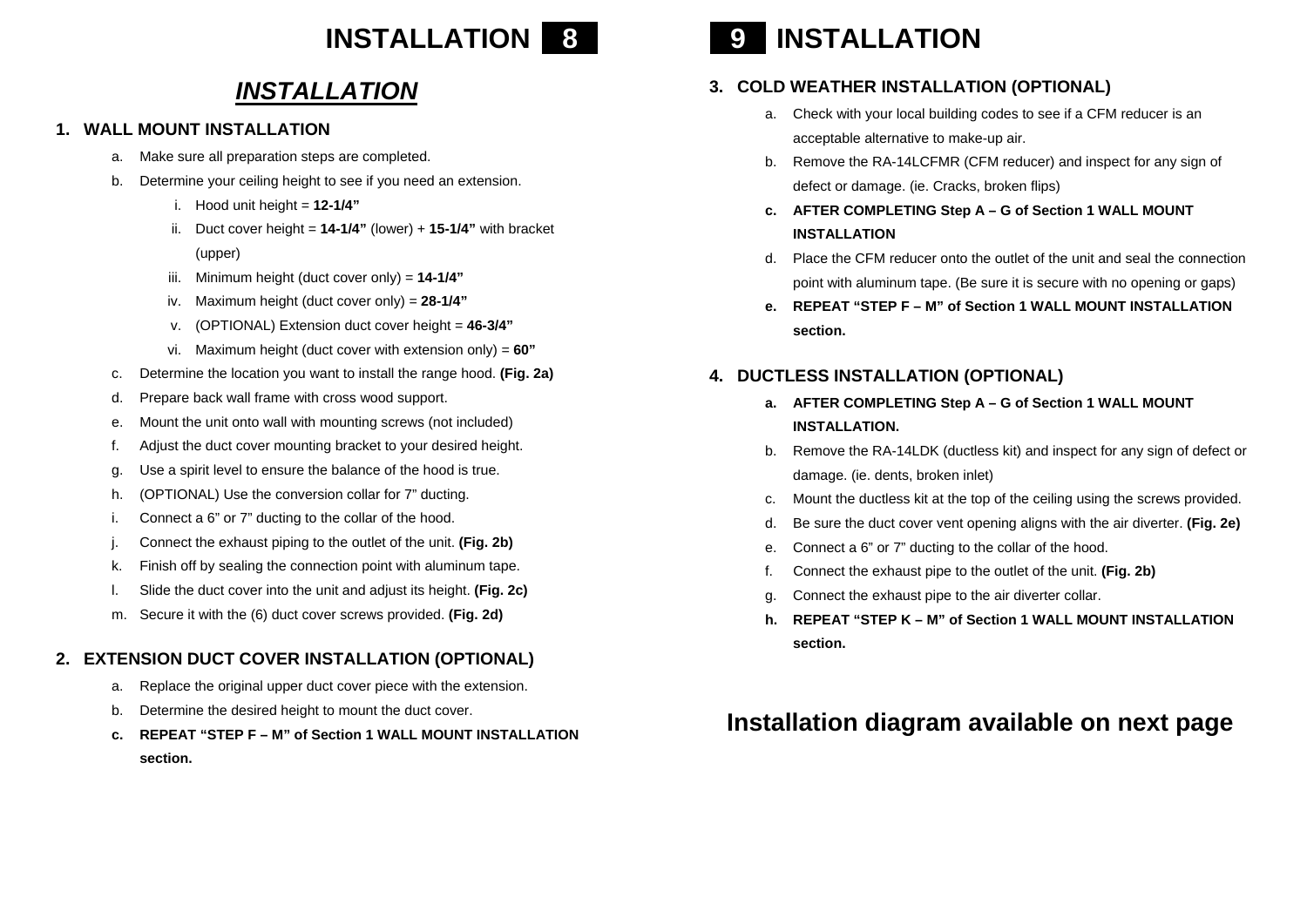# **INSTALLATION DIAGRAM 10**

*INSTALLATION DIAGRAM* 

# Fig. 2a Fig. 2b  $13 - 7/8$  $13 - 7/8$ Fig. 2d Fig. 2c  $9 - 1/2$  $.12 - 1/2$  $13 - 7/8$ 13 7/8 Fig. 2e  $9-1/2"$ <br>-12-1/2

 $13 - 718$ 

# **OPERATION & FEATURES 11**

# *OPERATION & FEATURES*

## **1. EASY ACCESS CONTROL SWITCH (from left to right)**

- a. Button 1 ON / DELAY SHUTOFF / OFF
- b. Button 2 Light control
- c. Button 3 Speed control
- d. Blue color speed indicator

## **2. ALUMINUM FILTERS**

- a. (2) 14-7/8" x 10-5/8" aluminum filters (30" model)
- b. (3) 14-7/8" x 10-5/8" aluminum filters(36" model)

## **3. CHARCOAL FILTERS**

#### **\*\*DO NOT WASH CHARCOAL FILTERS! IT WILL DISSOLVE!!\*\***

a. Insert the charcoal filters on each side of the motor on top of the white protective grill as shown below. **(Fig. 3a)**



b. Rotate the charcoal filters in a counter-clockwise motion until you hear a click. **(Fig. 3b)**



c. Installation is complete after the charcoal filters are secured in place.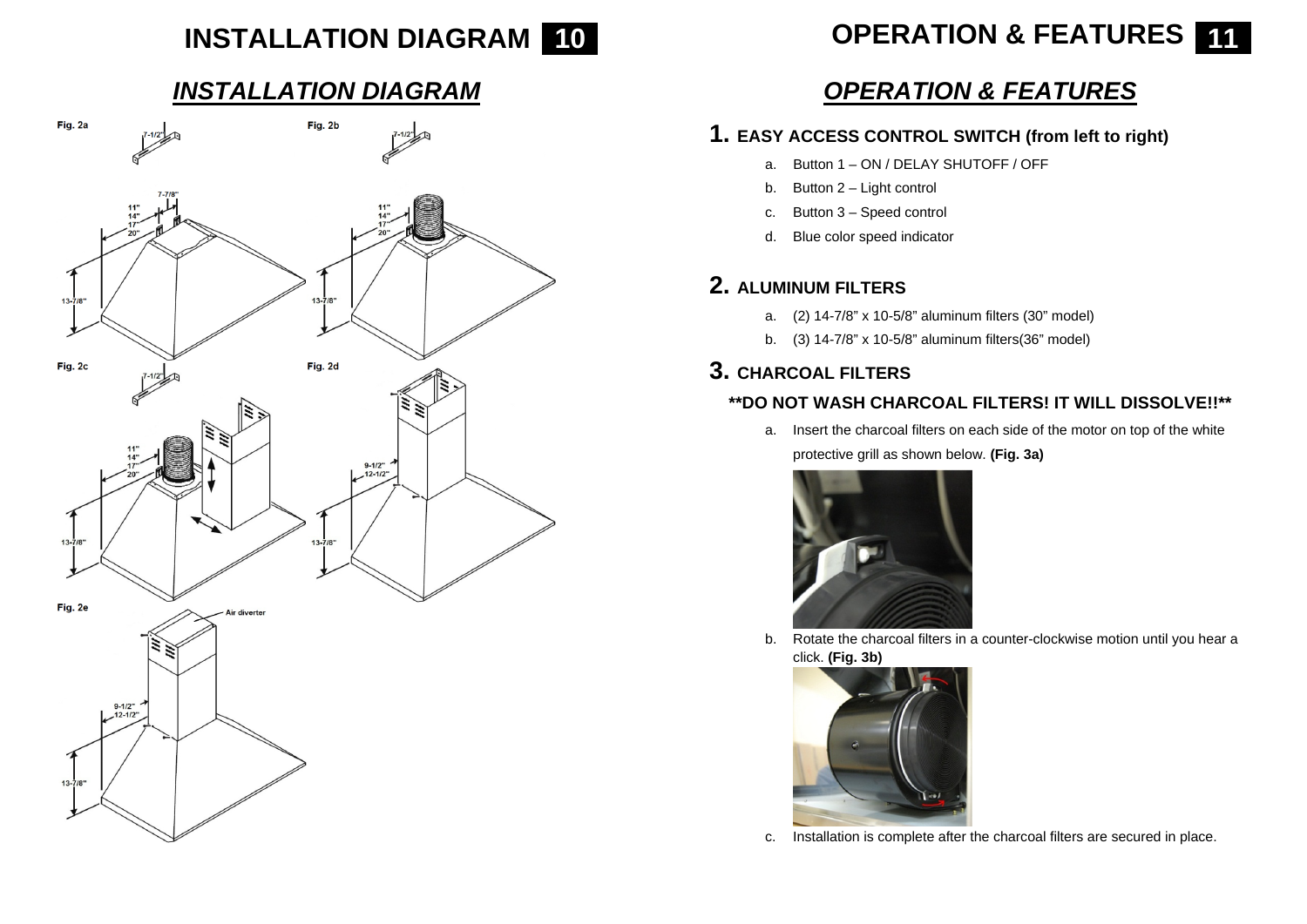# **12 OPERATION & FEATURES**

## **4. LED LIGHTS**

- a. A set of (2) 5W GU10 LED lamp will be included.
- b. Additional 5W GU10 LED lamp may be purchased separately.
- c. Light sock can accommodate both halogen and LED lamps without the need to change the transformer.

### **5. REPLACING LIGHT SET**

## **\*\*NOTE: BE SURE THE LIGHTS ARE NOT HOT**

#### **\* Use maximum of 5W GU10 LED light bulb\***

- a. Twist outer light ring counter clock wise with the light key.
- b. Outer light ring should drop down along with the light bulb.
- c. Slightly pull the light away from the ring.
- d. Move light to the left or right of the ring.
- e. Twist light bulb counter clock wise to release it.
- f. Replace light bulb.

## **Electrical Shock Hazard**

Warning: To avoid electrical shock, replacement GU10 bulbs **MUST**  contain UL or CSA certification.

# **\*\*STEP BY STEP DIAGRAM ON NEXT PAGE**

**13 OPERATION & FEATURES** 

Using the light fixture tool provided, lineup each corner of the fixture tool in parallel with the notches located on the outer ring of the light fixture. Twist the outer ring counter clockwise to unlock the light fixture housing.

Light Fixture Tool



## **WARNING!!!**

**Check to make sure all power sources are disconnected before starting any troubleshooting. Safety gloves and glasses should be worn when working on the unit. Serious injury or death may occur if safety precautions are not followed.**



Step 1 Twist light ring counterclock wise to unlock.

Step 2 Pull the light upward.



Step 3 Push light to left or right side.



 Step 4 Remove the light by turning light counter-clock wise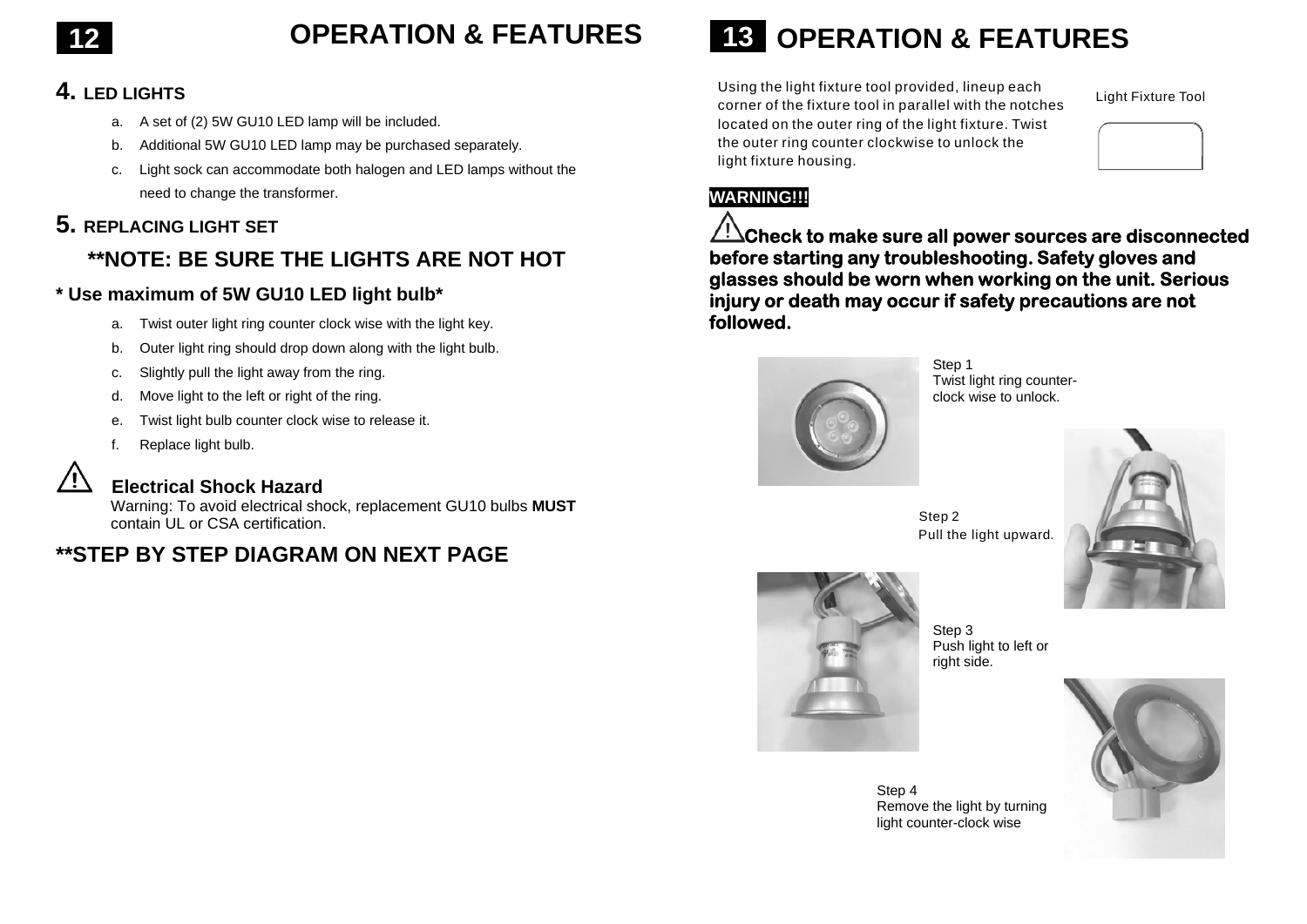# **CLEANING & MAINTENANCE 14**

# *CLEANING & MAINTENANCE*

#### **WARNING!!!**

 **To prevent the possibility of a fire and explosion, do not use flammable liquids or solvents to clean the unit or any of its parts.** 

/!\  **Check to make sure all power sources are disconnected before servicing or taking unit apart for cleaning.** 

 **Please thoroughly clean the unit weekly as stainless steel can rust under certain condition or by improper cleaning.** 

### **1. RANGE HOOD**

- a. Use household cleaner to remove grease or dirt from the outer shell of the unit. Spray on wiping cloth or sponge and wipe in the direction of the grain to avoid scratching the unit. (DO NOT SPRAY DIRECTLY ONTO UNIT)
- b. Clean the inner working of the unit periodically to avoid grease build-up.
- c. Do not open control switch panel while the hood is connected to power.
- d. Use stainless steel cleaner to bring back the luster of the unit.

## **2. ALUMINUM FILTERS**

- a. Remove aluminum filters from unit and place in warm soapy water.
- b. Clean the filters regularly to maintain efficient suction power.
- c. Do not drop filters.
- d. Let it soak thoroughly and then clean it with a wiping cloth or sponge.
- e. Filters may also be cleaned using residential dishwasher.



# *TROUBLESHOOTING*

#### **WARNING!!!**

<u>/!\</u> **Check to make sure all power sources are disconnected before starting any troubleshooting. Safety gloves and glasses should be worn when working on the unit. Serious injury or death may occur if safety precautions are not followed.** 

| <b>RA-14L Series</b>                                                        |                                                                                                                            |  |  |  |
|-----------------------------------------------------------------------------|----------------------------------------------------------------------------------------------------------------------------|--|--|--|
| GU10 LED Light Issue<br>(One light not turning on<br>or all not turning on) | 1. Replace old defective GU10 fixture with new GU10<br>LED 5W light fixtures found at your local hardware<br>store.        |  |  |  |
| Speed indicator not<br>showing speed levels                                 | Complete control switch replacement is required.                                                                           |  |  |  |
| Burnt/melted control<br>switch                                              | Complete control switch replacement is required.                                                                           |  |  |  |
| Speed levels not<br>working correctly                                       | 1. Check all wiring to and from the unit.<br>2. Complete control switch replacement is required.                           |  |  |  |
| Unit lacking smoke<br>intake                                                | 1. Check ducting for foreign object.<br>2. Ensure the ducting is properly sealed.<br>3. Clean filters to increase airflow. |  |  |  |
| Unit showing no power<br>indication                                         | 1. Make sure the power source is working properly.<br>2. All wiring is connected.                                          |  |  |  |
| Unit making humming<br>noise                                                | Replace defective capacitor with new one.                                                                                  |  |  |  |
|                                                                             |                                                                                                                            |  |  |  |
|                                                                             |                                                                                                                            |  |  |  |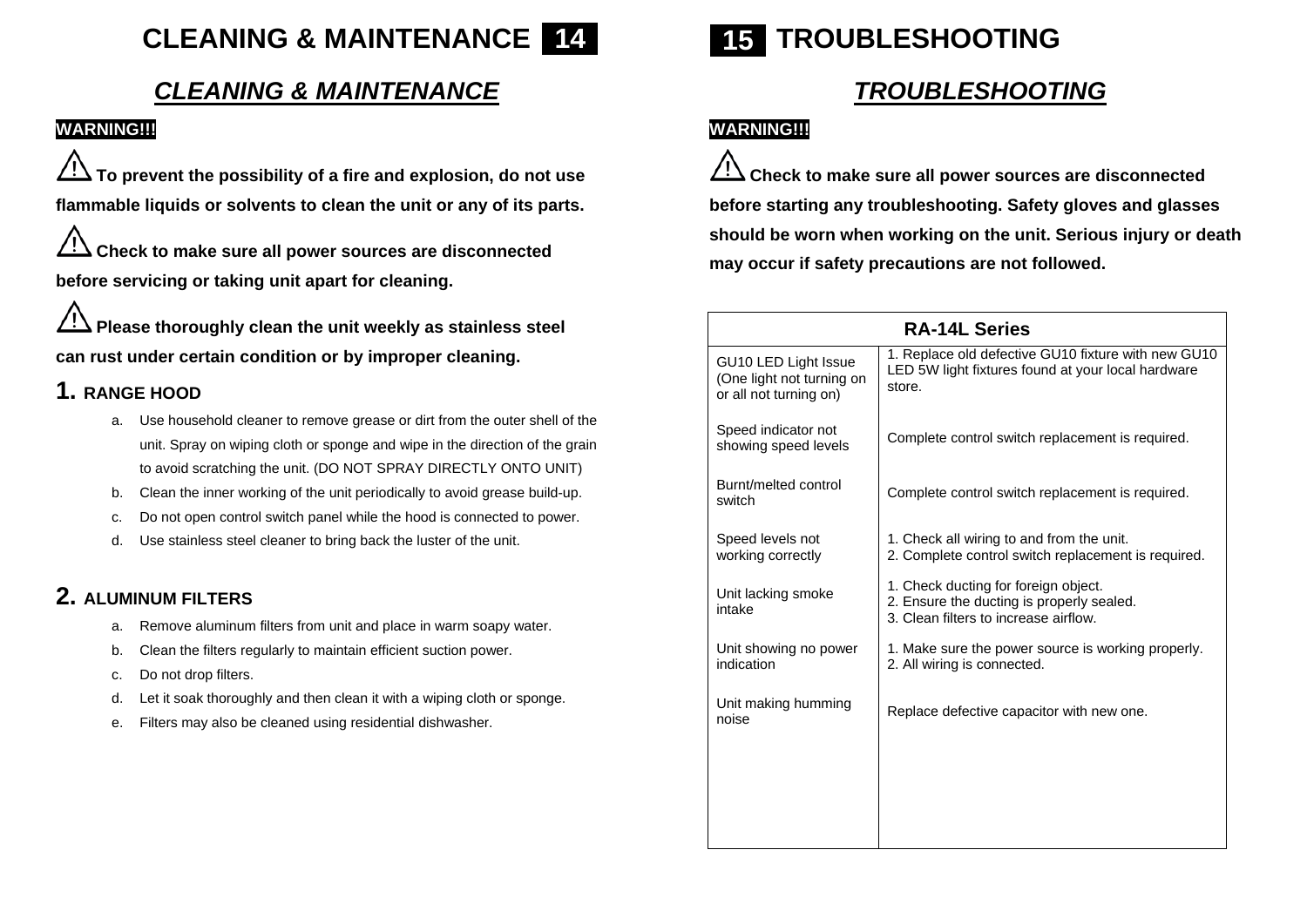# **PART LIST / REPLACEMENT 16**

# *PART LIST / REPLACEMENT*



| #              | <b>Description</b> | #  | <b>Description</b>                    |
|----------------|--------------------|----|---------------------------------------|
| 1              | Duct cover bracket | 9  | Control support panel                 |
| 2              | Duct cover         | 10 | Control board                         |
| 3              | 6" collar          | 11 | Capacitor                             |
| 4              | Duct cover panel   | 12 | Squirrel cage motor                   |
| 5              | Hood bracket       | 13 | Aluminum filters x 2 (30" model only) |
| 6              | Hood body assembly |    | Aluminum filters x 3 (36" model only) |
| $\overline{7}$ | 5W GU10 LED lights | 14 | $6" - 7"$ transition collar           |
| 8              | Control switch     |    |                                       |

# **WARRANTY / CONTACT US 17**

# *WARRANTY / CONTACT US*

#### **LIMITED WARRANTY**

Windster Hoods Inc. warrants its product against defects in material or workmanship as follows:

**Labor:** For a period of (1) year from the date of purchase, if the product is determined to be defective, Windster will attempt to repair the product, at its option, at no charge. After the warranty period has expired, the consumer will be responsible for all labor fees. (All labor repairs are limited to the installation of internal components)

**Parts:** Windster Hoods, Inc. will supply, at no charge, new or rebuilt replacements in exchange for defective parts for a period of two (2) years. After the warranty period, consumer will be responsible for all parts costs. During the "parts" warranty period, there will be no charge for parts.

**Motor:** Windster Hoods, Inc. will also provide, at no charge, new or rebuilt motor parts in exchange for defective parts for a period of five (5) years, excluding motor cages. After the warranty period, consumer will be responsible for all motor parts costs. During the "motor" warranty period, there will be no charge for motor parts.

Please keep the original sales receipt, as it will constitute as your proof of purchase. Consumer must provide the serial number and the original sales receipt to submit a warranty claim. Warranty claims submitted without serial number and original sales receipt will be denied. This warranty applies only to products purchased and serviced in the United States.

For products purchased in Canada, please contact your local retailer where you purchased the unit for service.

Windster Hoods, Inc. will not be held liable for removal and/or installation fees of the malfunctioning, defective, and/or replacement unit.